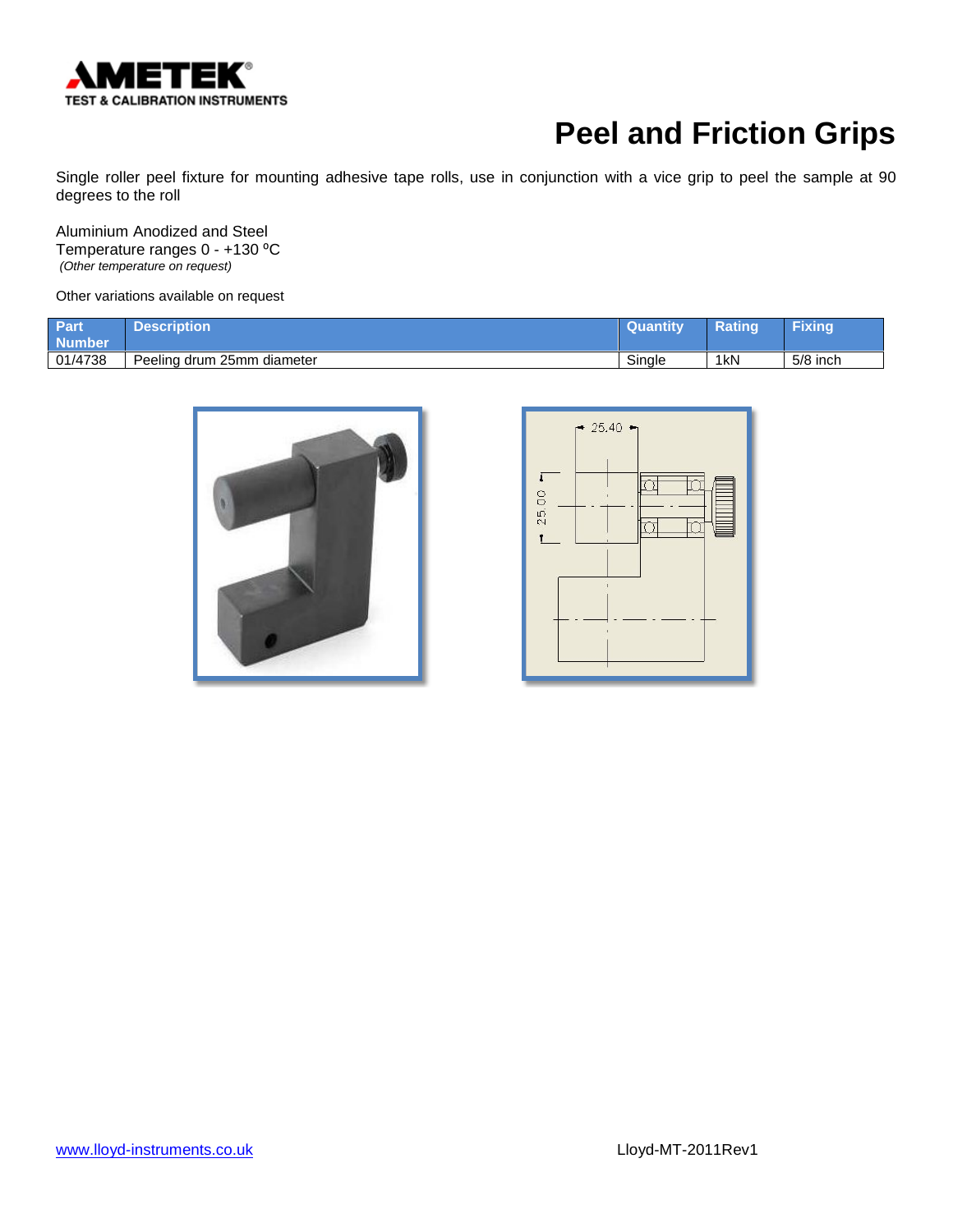

A grip designed for peeling samples at 90 Degrees Applicable standard DIN53289

Aluminium Anodized and Steel Temperature ranges 0 - +130 °C *(Other temperature on request)*

Other variations available on request

| Part<br><b>Number</b> | Description                | <b>Quantity</b> | <b>Ratinc</b> | Fixing   |
|-----------------------|----------------------------|-----------------|---------------|----------|
| 01/4739               | Peeling drum 90mm diameter | Single          | 10kN          | 5/8 inch |





[www.lloyd-instruments.co.uk](http://www.lloyd-instruments.co.uk/) Lloyd-MT-2011Rev1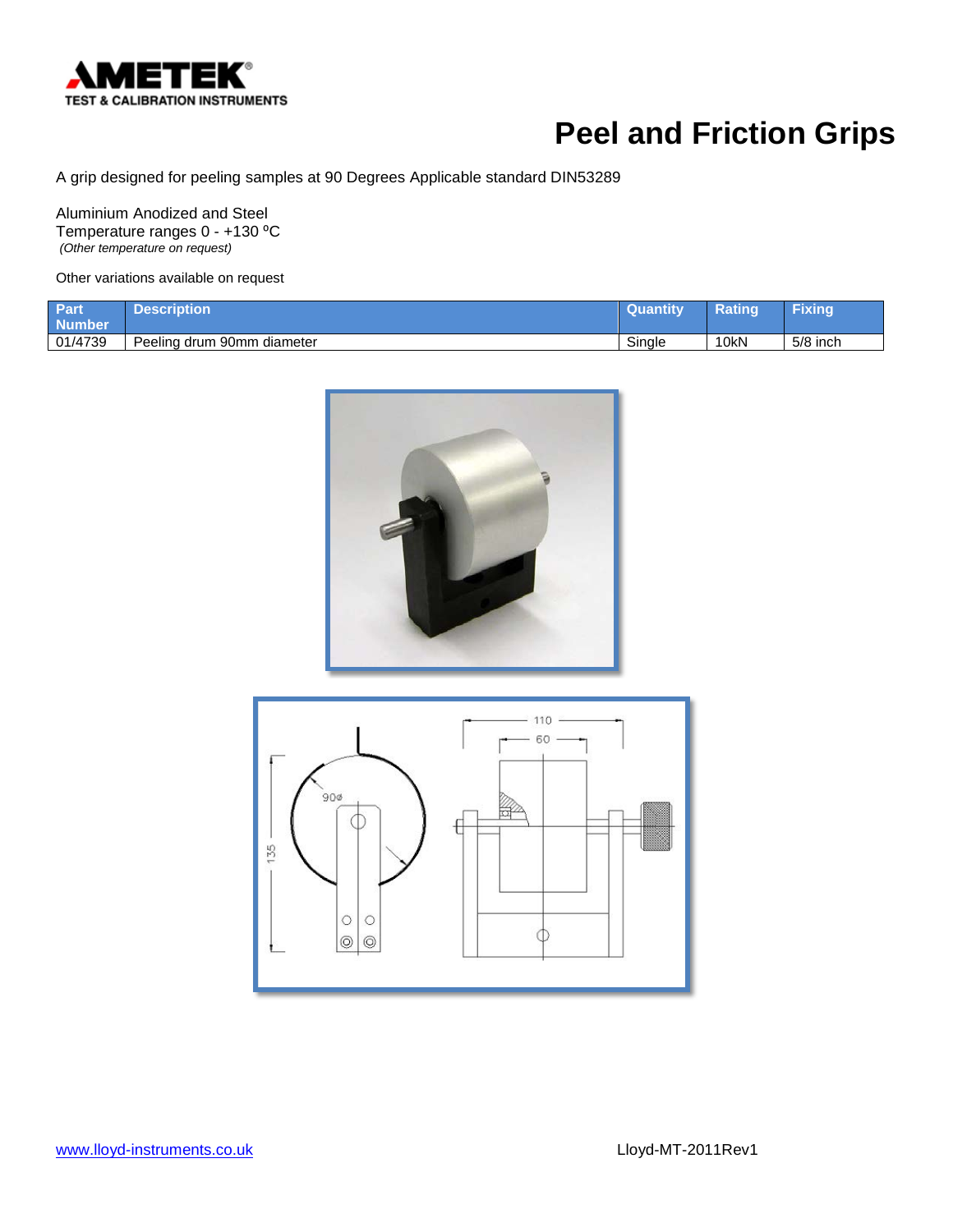

A grip designed for peeling samples at 90 degrees

Aluminium Anodized and Steel Temperature ranges 0 - +130 °C *(Other temperature on request)*

Other variations available on request

| Part<br>Number <sup>l</sup> | Description                         | <b>Quantity</b> | Rating          | Fixing     |
|-----------------------------|-------------------------------------|-----------------|-----------------|------------|
| 01/4740                     | 152mm<br>Peeling drum<br>ı diameter | Single          | 1 <sub>kN</sub> | $5/8$ inch |





[www.lloyd-instruments.co.uk](http://www.lloyd-instruments.co.uk/) Lloyd-MT-2011Rev1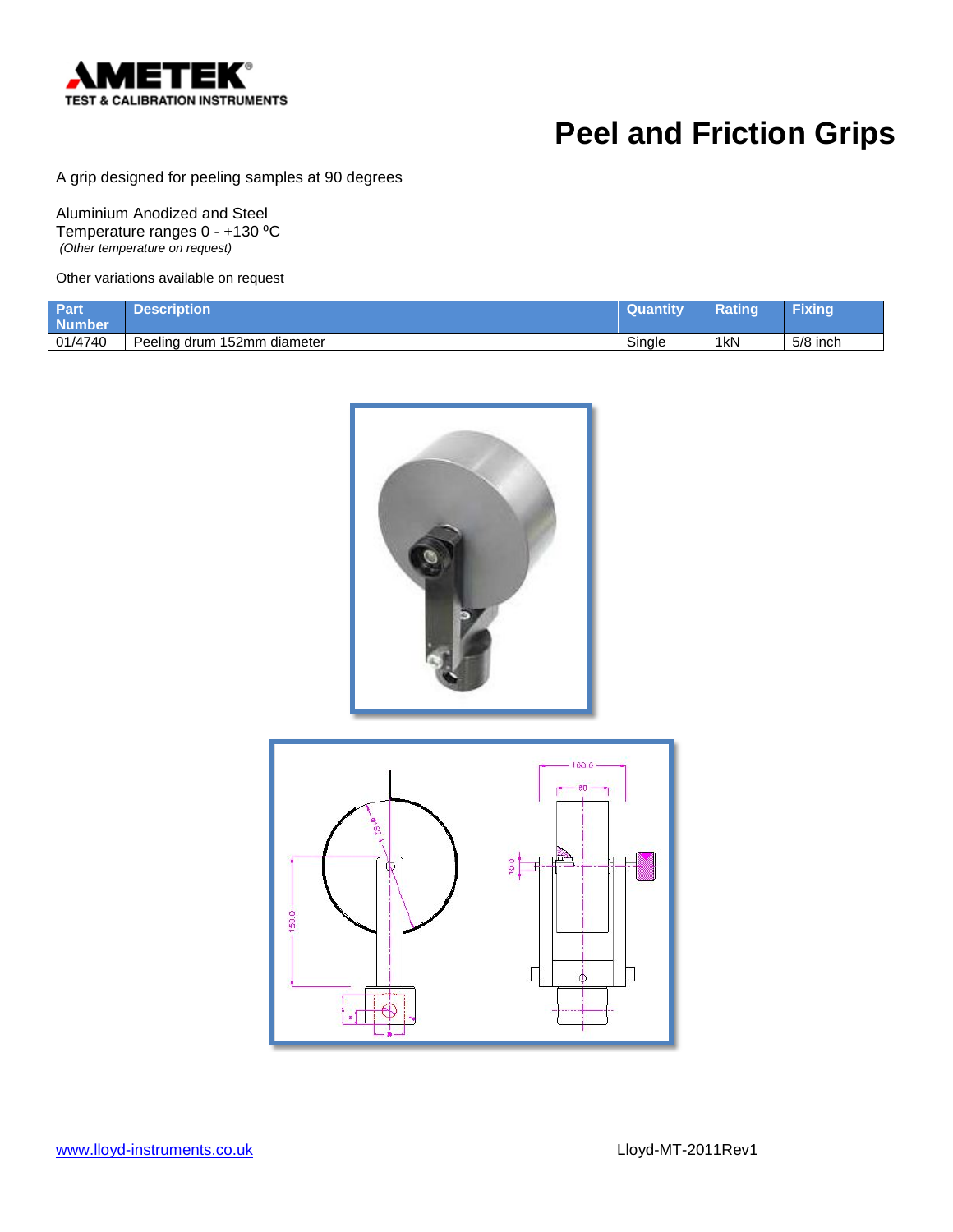

A rolling drum peel grip with sample clamp to DIN-53357

Aluminium Anodized and Steel Temperature ranges 0 - +130 °C *(Other temperature on request)*

| Part<br><b>Number</b> | <b>Description</b>                                 | <b>/Quantity</b> | Ratinc          | Fixing     |
|-----------------------|----------------------------------------------------|------------------|-----------------|------------|
| 01/4741               | , with sample clamp<br>Peeling drum 90mm diameter, | Single           | 1 <sub>kN</sub> | $5/8$ inch |

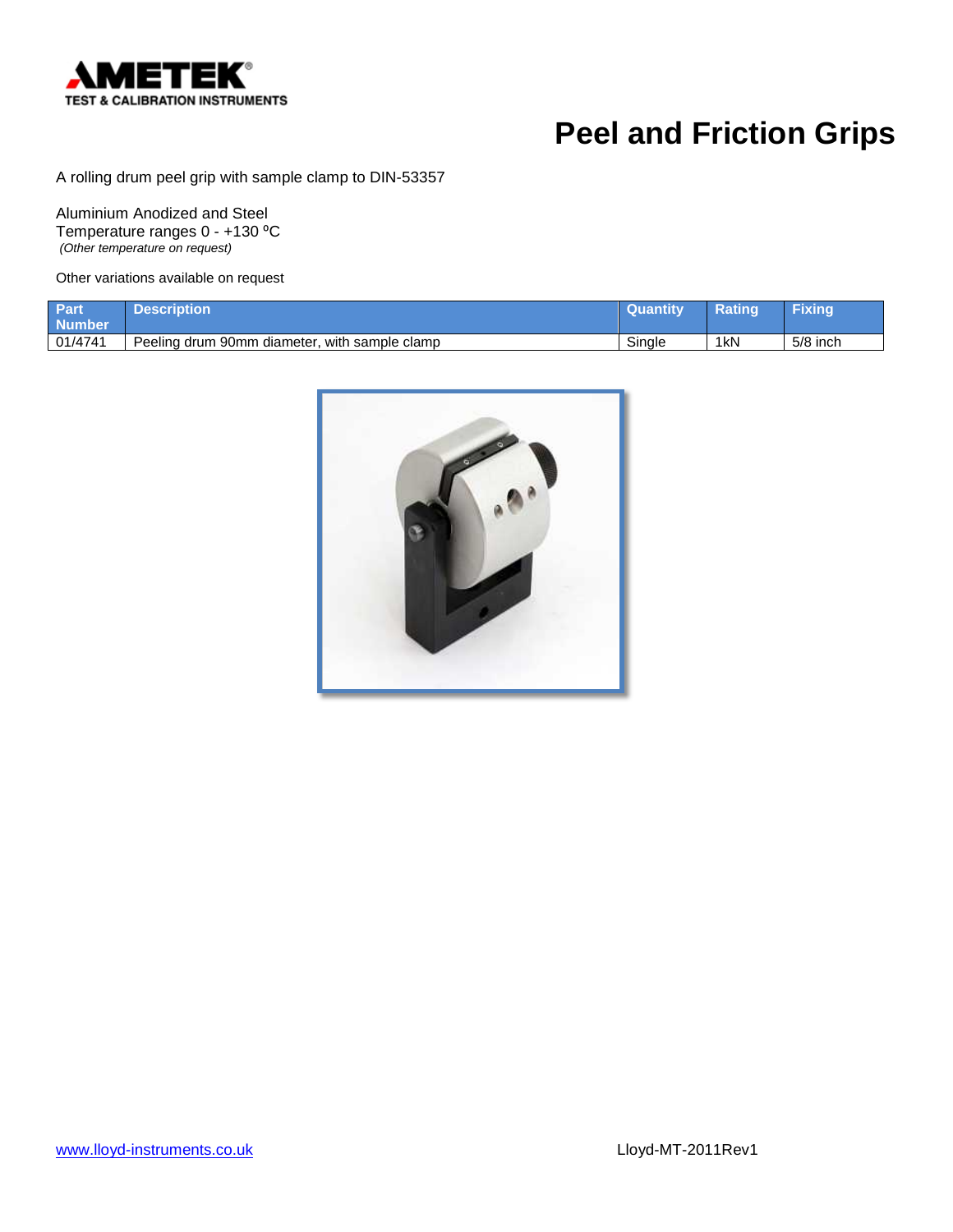

A 180 degree peeling fixture with a removable plate to mount samples, other plate designs and material are available

Aluminium Anodized and Steel Temperature ranges 0 - +130 °C *(Other temperature on request)*

| <b>Part</b><br><b>Number</b> | <b>Description</b>                       | <b>Quantity</b> | <b>Rating</b>   | Fixing     |
|------------------------------|------------------------------------------|-----------------|-----------------|------------|
| 01/4742                      | 180° peeling plate, 300mm long 50mm wide | Single          | 1 <sub>kN</sub> | $5/8$ inch |



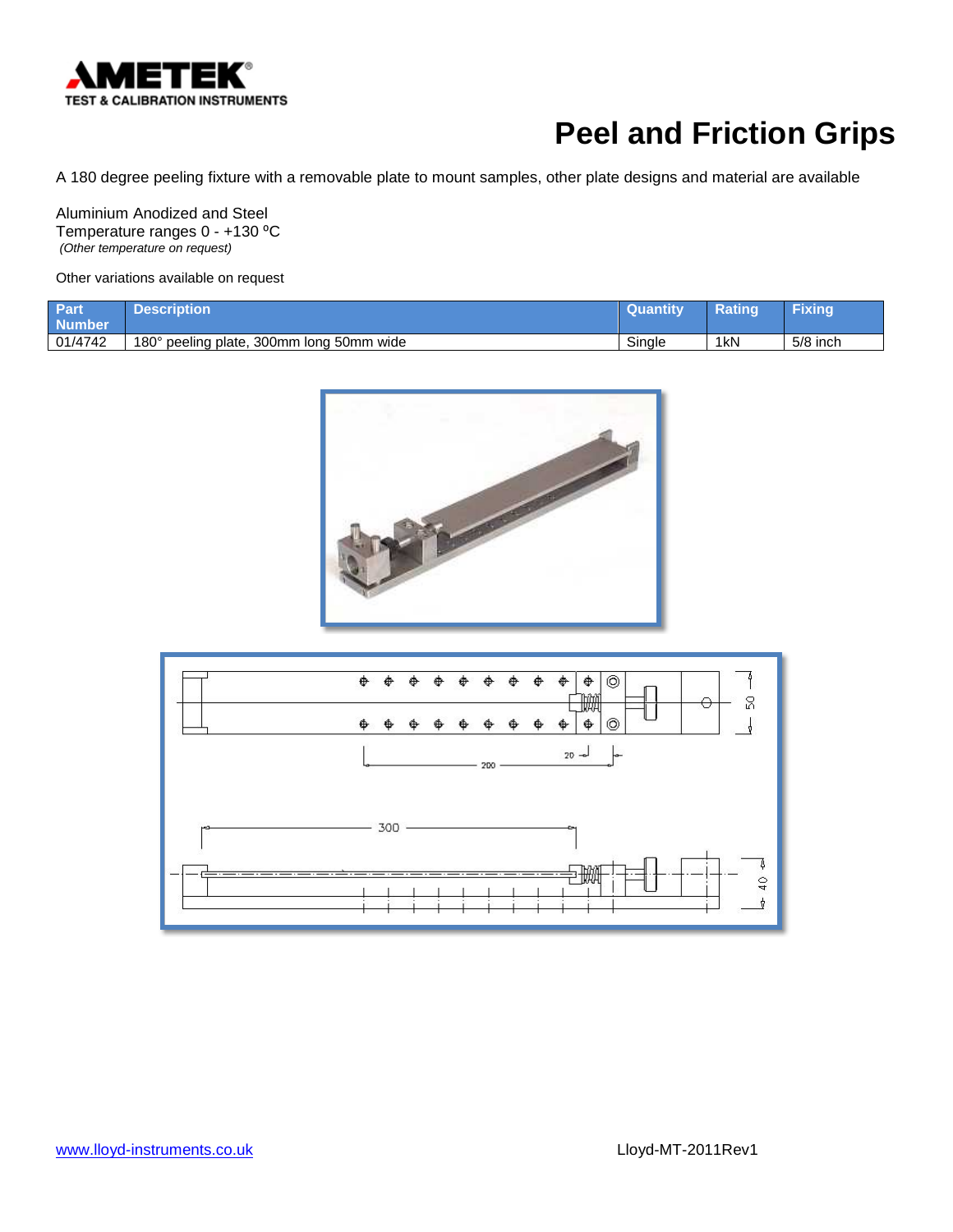

A 180 degree peeling fixture with a removable glass plate to mount samples, other plate designs and material are available

Aluminium Anodized and Glass Temperature ranges 0 - +130 °C *(Other temperature on request)*

| Part<br><b>Number</b> | Description'                             | Quantity | Rating           | <b>Fixing</b> |
|-----------------------|------------------------------------------|----------|------------------|---------------|
| 01/4742               | 180° peeling plate, 300mm long 50mm wide | Single   | 1 <sub>k</sub> N | $5/8$ inch    |



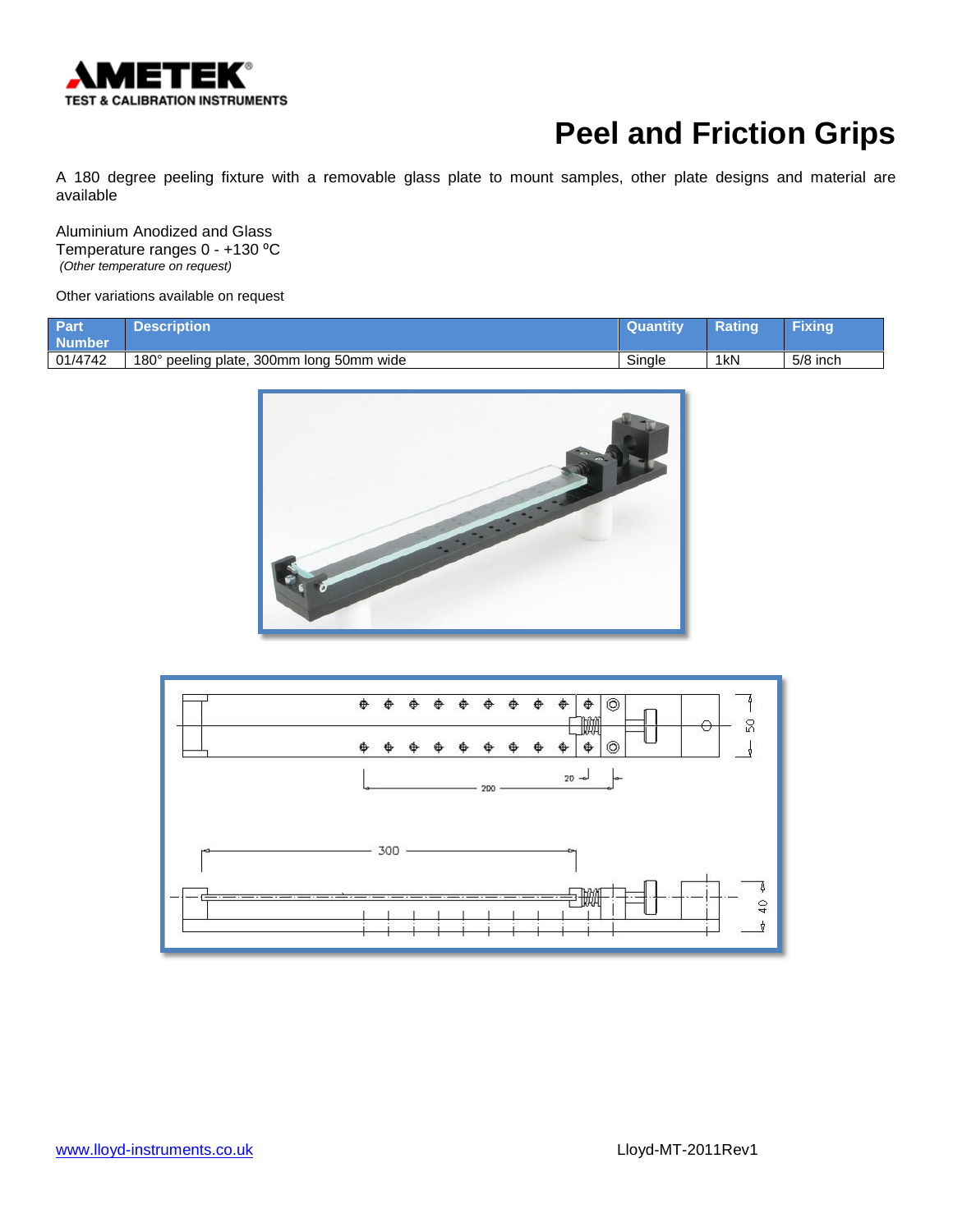

A 90 degree peeling table that slides during the test to align the sample, supplied with crosshead fixing bar and guide wire, suitable for ASTM B751 and ASTM D2861

Aluminium Anodized and Steel Temperature ranges 0 - +130 °C *(Other temperature on request)*

Other variations available on request

| Part<br><b>Number</b> | <b>Description</b>                  | <b>Quantity</b> | Ratinq          | Fixing     |
|-----------------------|-------------------------------------|-----------------|-----------------|------------|
| 01/4744               | 90° sliding peel table 50mm x 250mm | Single          | 1 <sub>kN</sub> | $5/8$ inch |







End view of table showing roller bearings Side view of table

Top view of table showing sample location

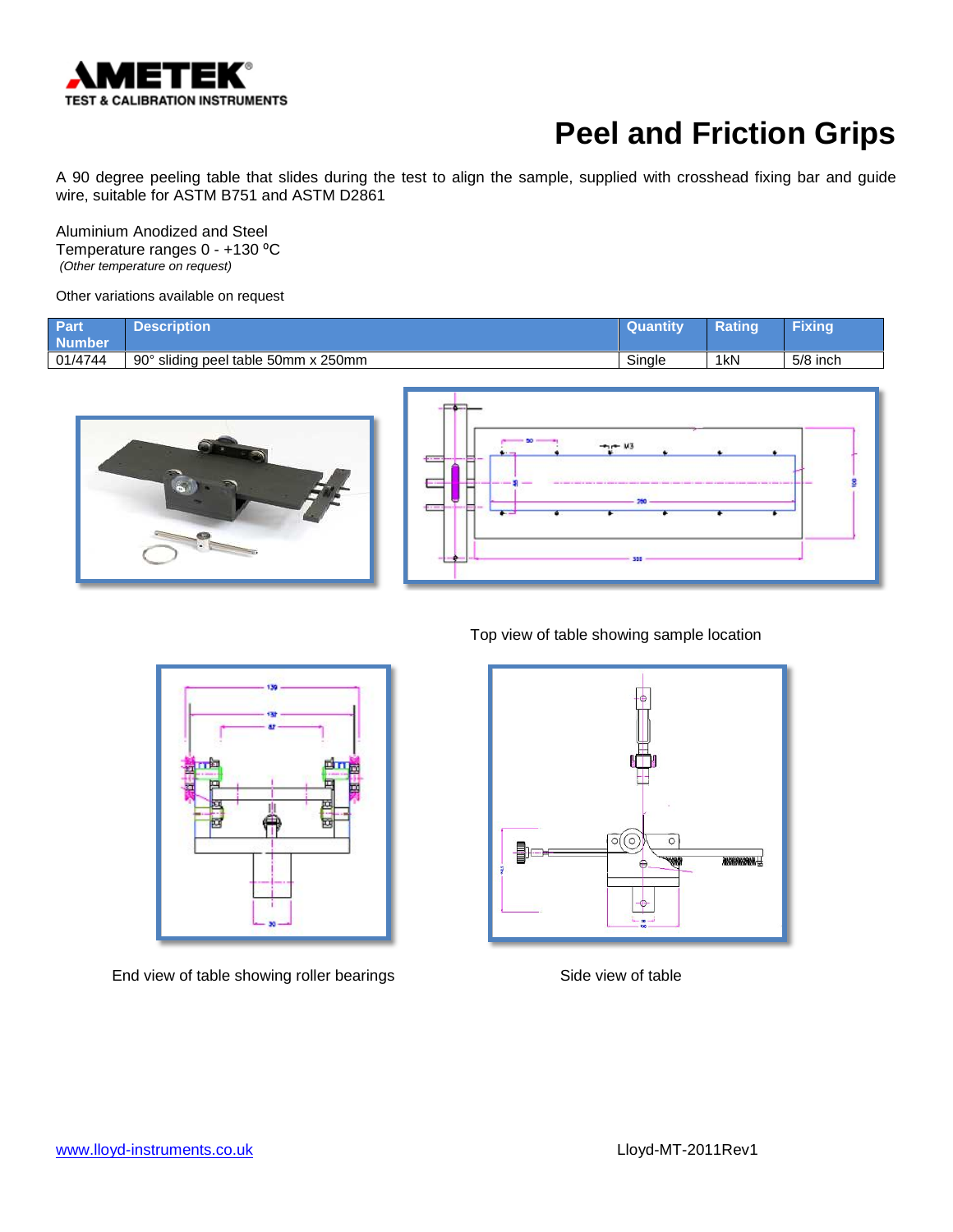

A 90 degree peeling table that slides during the test to align the sample, supplied with crosshead fixing bar and guide wire, suitable for ASTM B751 and ASTM D2861

Aluminium Anodized and Steel Temperature ranges 0 - +130 °C *(Other temperature on request)*

Other variations available on request

| Part<br><b>Number</b> | Description                                      | <b>Quantity</b> | <b>Ratino</b>   | Fixing   |
|-----------------------|--------------------------------------------------|-----------------|-----------------|----------|
| 01/4744               | $90^{\circ}$<br>sliding peel table 130mm x 250mm | Single          | 1 <sub>kN</sub> | 5/8 inch |





189 INF

End view of table showing roller bearings Side view of table

146

Top view of table showing sample location

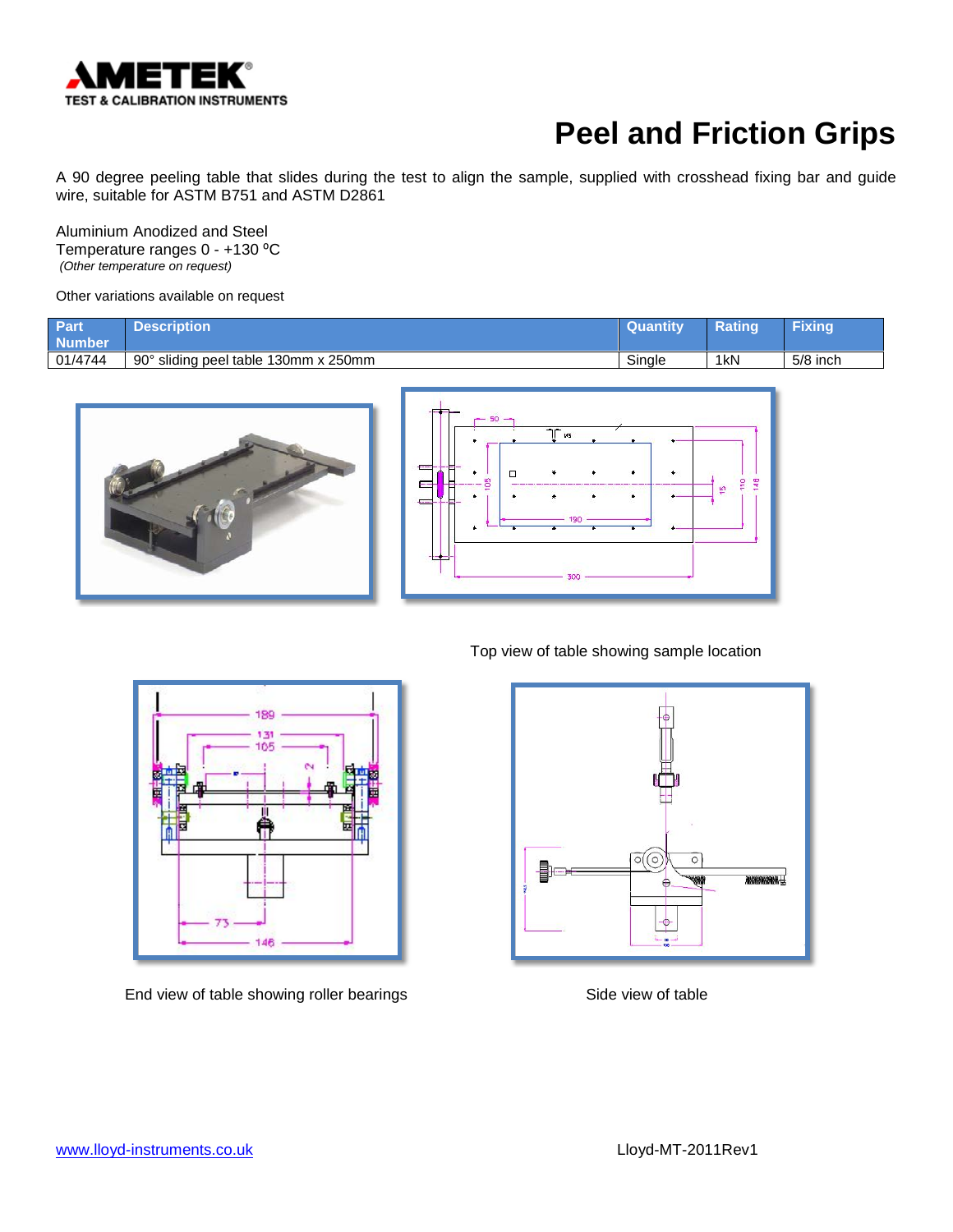

A 90 degree peeling table that slides during the test to align the sample and is also capable of adjusting the angle of peel from 0 to 30 degrees from the vertical pull, supplied with crosshead fixing bar and guide wire, suitable for ASTM B751 and ASTM D2861

Aluminium Anodized and Steel Temperature ranges 0 - +130 °C *(Other temperature on request)*

Other variations available on request

| Part<br><b>Number</b> | <b>Description</b>                              | <b>Quantity</b> | Rating          | Fixing   |
|-----------------------|-------------------------------------------------|-----------------|-----------------|----------|
| 01/4744               | $90^{\circ}$<br>sliding peel table 50mm x 250mm | Single          | 1 <sub>kN</sub> | 5/8 inch |







End view of table showing roller bearings Side view of table

Top view of table showing sample location

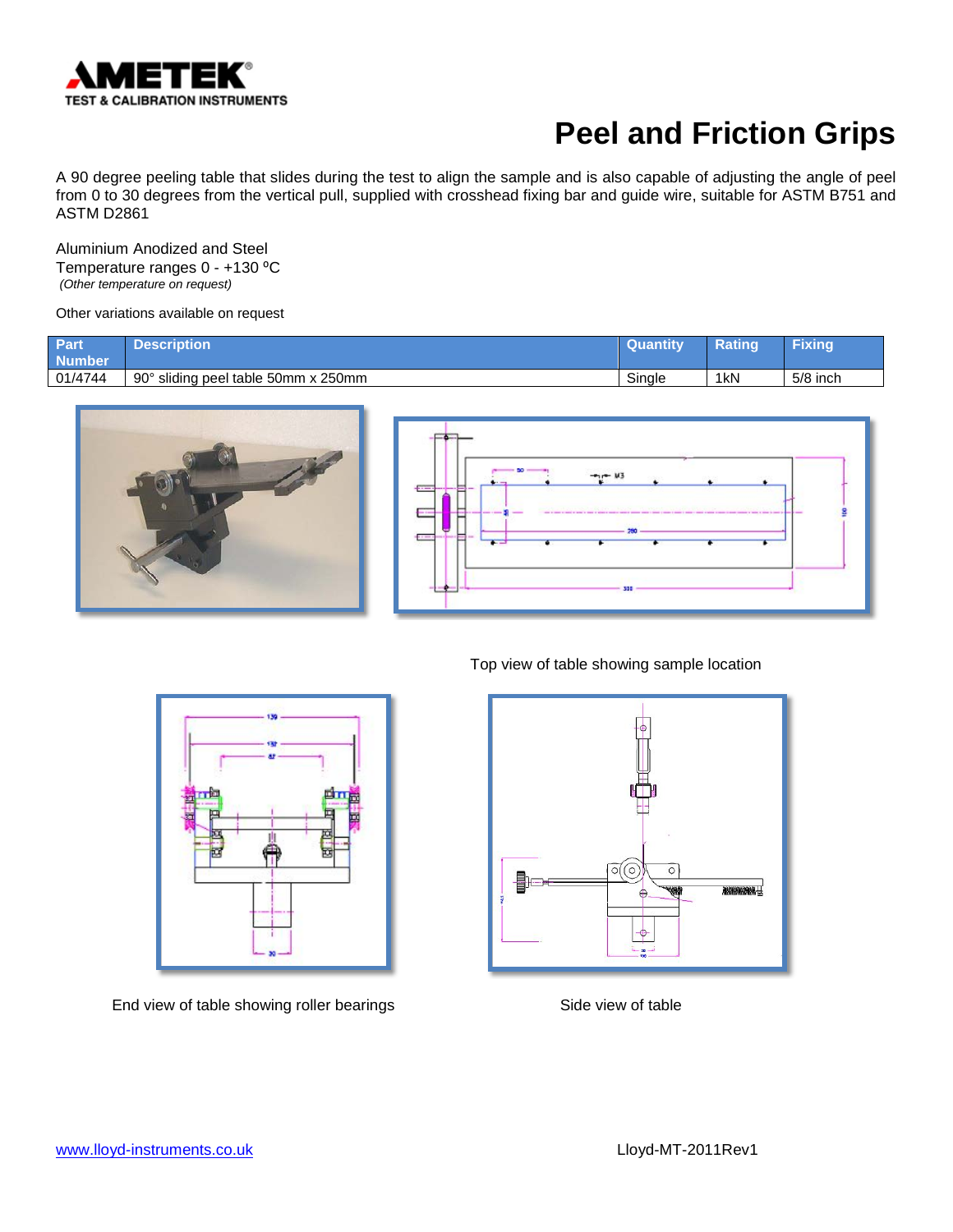

A peeling fixture to EN1464, DIN53289 and ISO4578

Aluminium Anodized and Steel Temperature ranges 0 - +130 °C *(Other temperature on request)*

| Part<br><b>Number</b> | <b>Description</b>                                    | <b>Quantity</b> | Rating | <b>Fixing</b> | <b>Weight</b> |
|-----------------------|-------------------------------------------------------|-----------------|--------|---------------|---------------|
| 01/4747               | Dual roller peeling fixture, 25mm diameter, 30mm wide | Single          | 10kN   | $5/8$ inch    | 750a          |



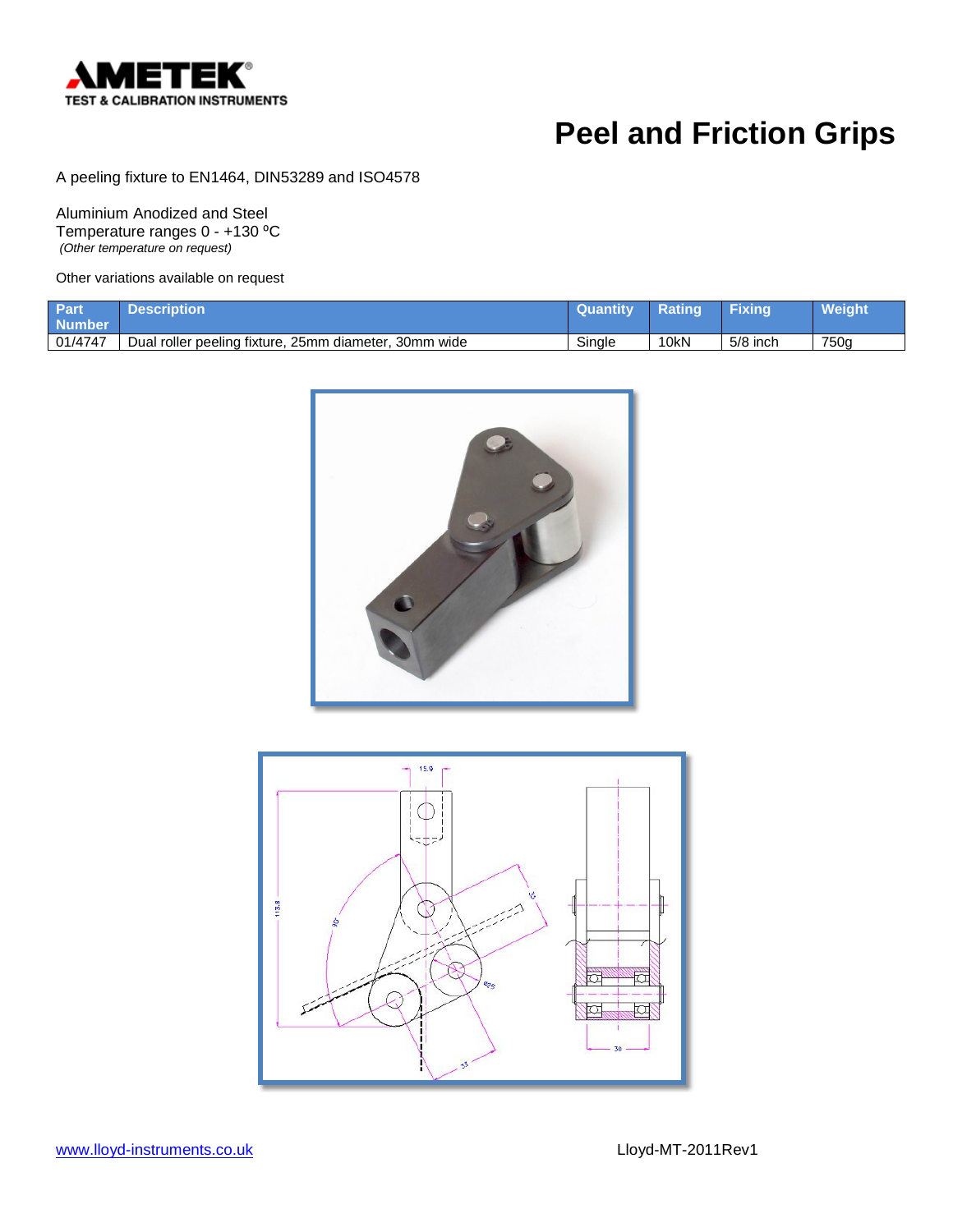

A peeling fixture to ASTM D3167

Aluminium Anodized and Steel Temperature ranges 0 - +130 °C *(Other temperature on request)*

| <b>Part</b><br><b>Number</b> | <b>Description</b> '                                      | / Quantitv | Rating | Fixing   |
|------------------------------|-----------------------------------------------------------|------------|--------|----------|
| 01/4748                      | Dual roller peeling fixture, 25.4mm diameter, 25.4mm wide | Sinale     | 10kN   | 5/8 inch |



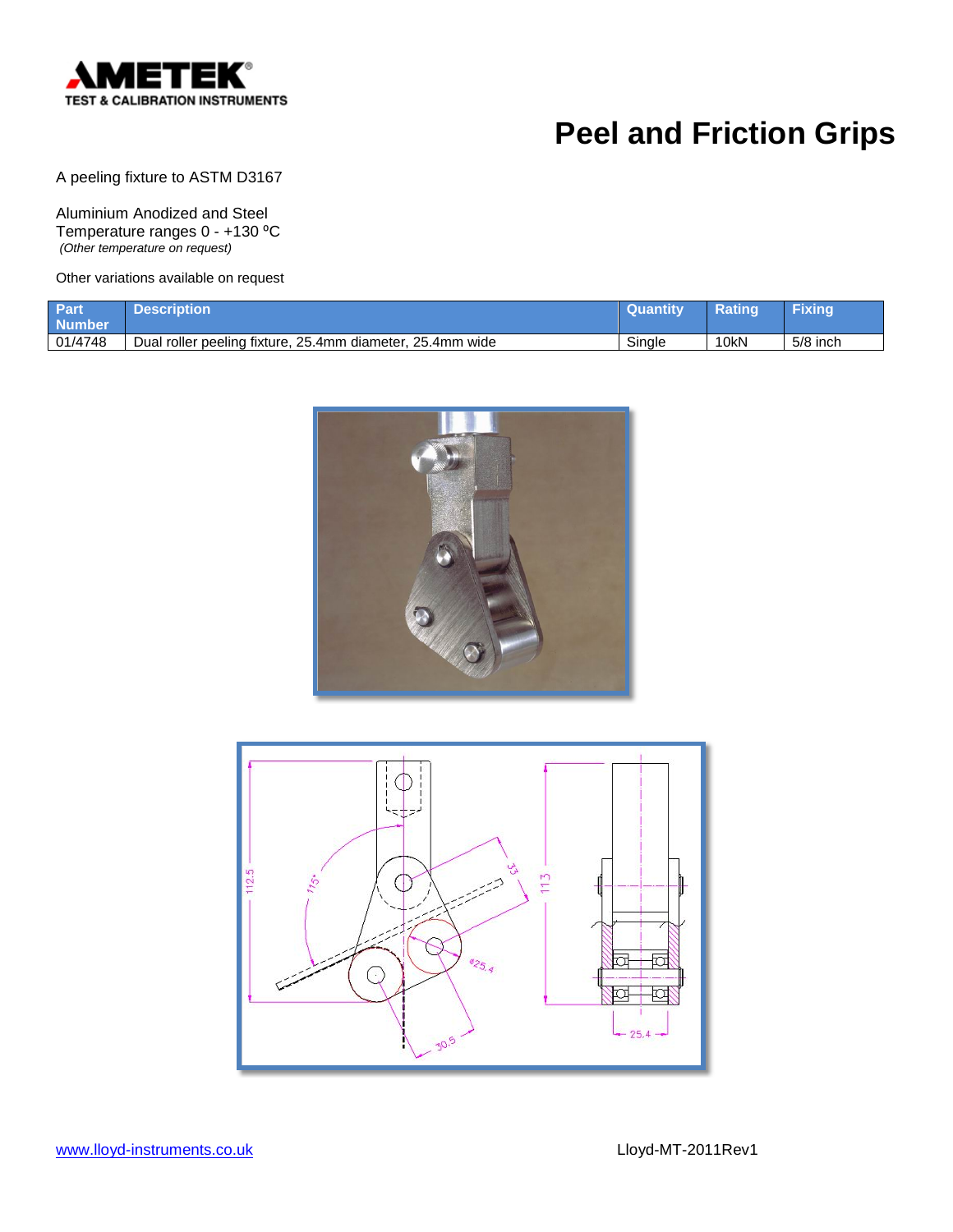

General purpose two roller peeling grip

Aluminium Anodized and Steel Temperature ranges 0 - +130 °C *(Other temperature on request)*

| Part<br><b>Number</b> | Description                                           | <b>Quantity</b> | Rating | Fixing     |
|-----------------------|-------------------------------------------------------|-----------------|--------|------------|
| 01/4749               | Dual roller peeling fixture, 20mm diameter, 60mm wide | Single          | 10kN   | $5/8$ inch |